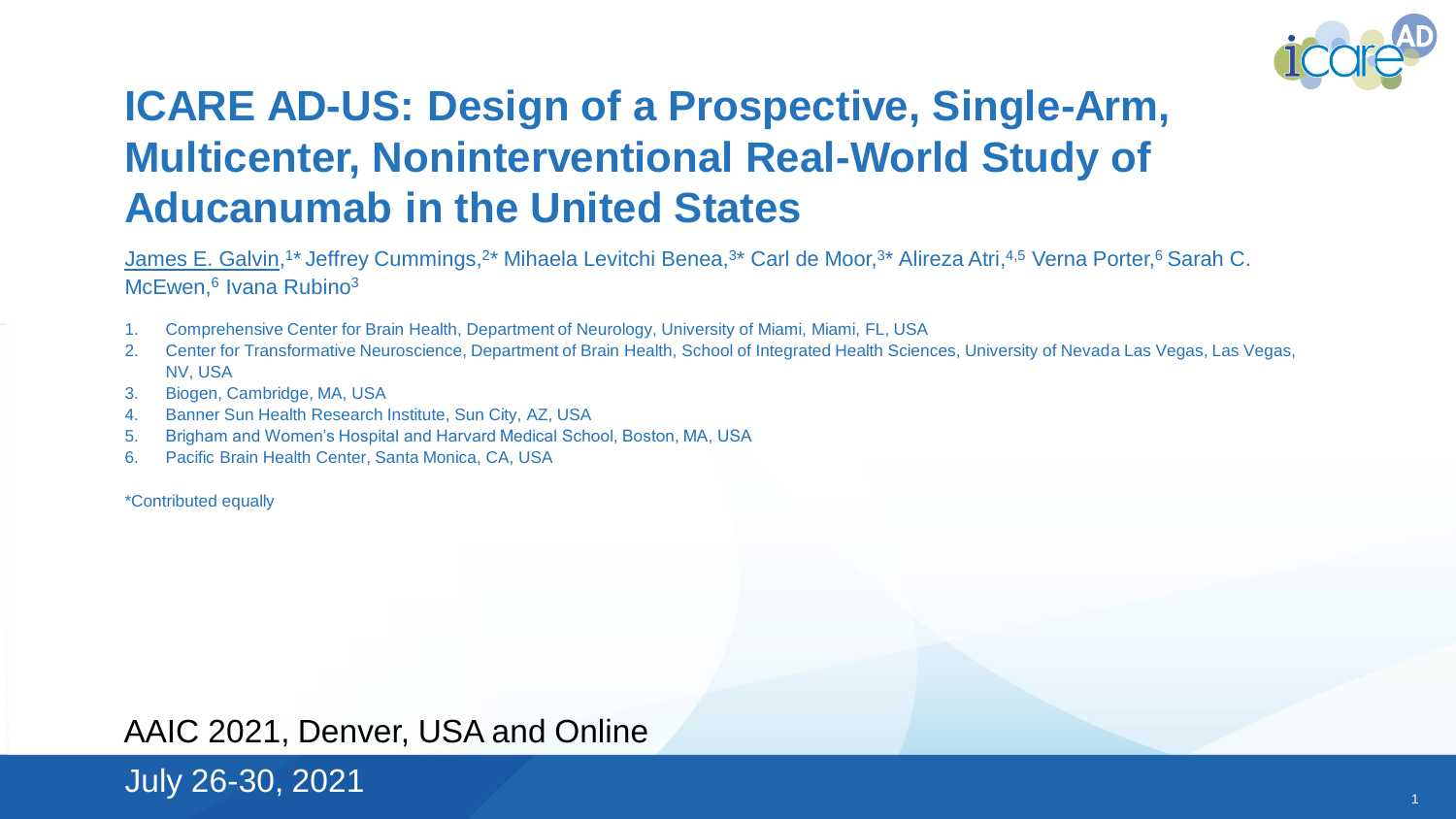## **Disclosures**

- JEG is the creator of the Quick Dementia Rating System. JEG serves as a consultant for Biogen. JEG is supported by grants from the National Institute on Aging (R01 AG071514, P01 AG066584, R01 AG071643, R01 AG069765, R01 AG057681, P30 AG059295) and National Institute on Neurological Disease and Stroke (R01 NS101483)
- JC has provided consultation to AB Science, Acadia, Alkahest, AlphaCognition, AriBio, Avanir, Axsome, Behren Therapeutics, Biogen, Biohaven, Cassava, Cerecin, Cortexyme, Diadem, EIP Pharma, Eisai, GemVax, Genentech, Green Valley, Grifols, Janssen, LSP, Merck, Novo Nordisk, Oligomerix, Ono, Otsuka, PRODEO, ReMYND, Renew, Resverlogix, Roche, Signant Health, Suven, United Neuroscience, and Unlearn AI pharmaceutical, assessment, and investment companies. JC owns the copyright of the Neuropsychiatric Inventory. JC is supported by NIGMS grant P20GM109025; NINDS grant U01NS093334; NIA grant R01AG053798; NIA grant P20AG068053; and NIA grant R35AG71476
- MLB, CDM, and IR are employees of Biogen and may be stockholders
- AA's institution has received grants or contracts involving: Alzheimer's Disease Consortia, Coordinating Research Institutes or Government Funding (ACTC, ADCS, ATRI, NIH), Indiana University (observational cohort), Johns Hopkins (clinical trial), Global Alzheimer's Platform, Athira, Alzheon, Biohaven(withADCS), Eisai (with ATRI/ACTC), Lilly (with ACTC/NIH), Novartis, and NIH. AA received a book royalty from Oxford University Press, and consulting fees from AbbVie, Acadia, AZ Therapies, Biogen, Eisai, Grifols, JOMDD, Lundbeck, Novo Nordisk, Roche/Genentech, Suven, and Synexus. AA received payment or honoraria for lectures, presentations, speakers bureaus, manuscript writing, or educational events from AbbVie, Acadia, Biogen, and Harvard Medical School Post-Graduate Continuing Education (HMS PGME), and support for attending meetings and/or travel from AbbVie, Acadia, Alzhiemer's Association, Biogen, Eisai, Grifols, Novo Nordisk, Roche/Genentech, Harvard Medical School Post-Graduate Continuing Education (HMS PGME), and National Institutes of Health. AA is an independent data safety monitoring board member for Roche/Genentech (and partner Chugai). AA is co-chair or member of several Alzheimer's Association workgroups/organizing committees (unpaid) and is Chair of Medical Scientific Advisory Panel and Member of Board of Alzheimer's Disease International (ADI) (unpaid)
- SCM is Director of Clinical Science at Atai Life Sciences
- VP has no disclosures
- This study was sponsored by Biogen (Cambridge, MA, USA)
- Writing and editorial support for the preparation of this poster was provided by Jen Ciarochi of MediTech Media (Atlanta, USA): funding was provided by Biogen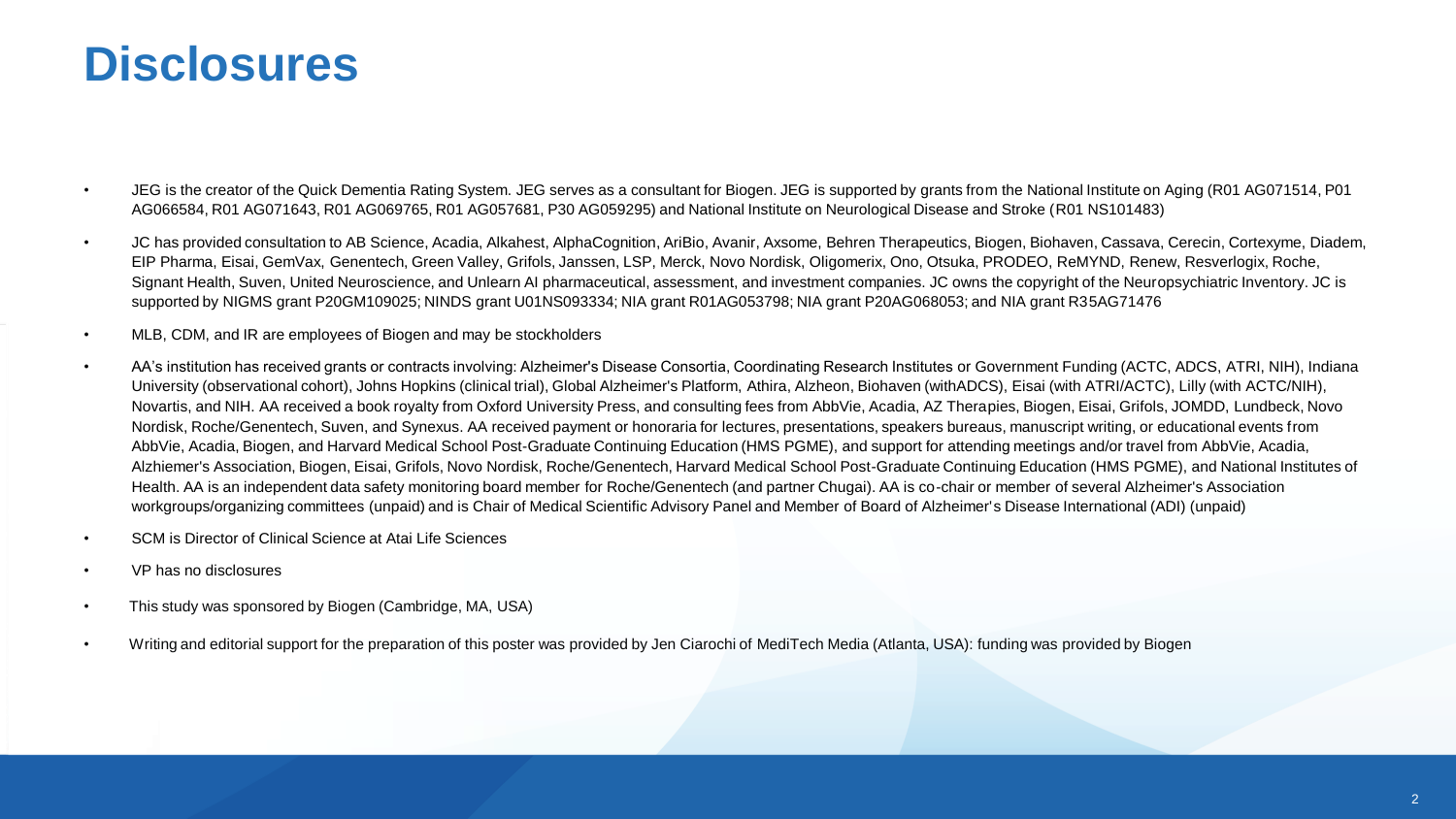## **Introduction**

- The accumulation of Aβ plaques in the brain is a defining pathophysiological feature of Alzheimer's disease<sup>1</sup>
- Aducanumab is a human, immunoglobulin gamma 1 monoclonal antibody directed against aggregated soluble and insoluble forms of Aβ<sup>2</sup>
- - Aducanumab is approved by the US FDA with the following indication<sup>3</sup>:
		- ‒ ADUHELM is an amyloid beta-directed antibody indicated for the treatment of Alzheimer's disease. Treatment with ADUHELM should be initiated in patients with mild cognitive impairment or mild dementia stage of disease, the population in which treatment was initiated in clinical trials. There are no safety or effectiveness data on initiating treatment at earlier or later stages of the disease than were studied. This indication is approved under accelerated approval based on reduction in amyloid beta plaques observed in patients treated with ADUHELM. Continued approval for this indication may be contingent upon verification of clinical benefit in confirmatory trial(s)



• Biogen is establishing ICARE AD as a real-world study to evaluate the safety and effectiveness of aducanumab in ~200 centers representing diverse Alzheimer's disease care settings (e.g., academic centers, memory clinics), with broad geographical representation across the US

ICARE AD-US will collect longitudinal clinical, imaging, and pharmacoeconomic data to evaluate the safety and effectiveness of aducanumab in real-world clinical practice based on the FDA-approved label

AD, Alzheimer's disease; Aβ, amyloid beta; FDA, Food and Drug Administration; ICARE AD, International Collaboration for Real-World Evidence in Alzheimer's Disease. 1. Jack CR Jr, et al. Alzheimers Dement. 2018;14:535-562; 2. Sevigny J, et al. Nature. 2016;537(7618): 50-56; 3. Aduhelm. Prescribing information. Biogen, Inc.; 2021.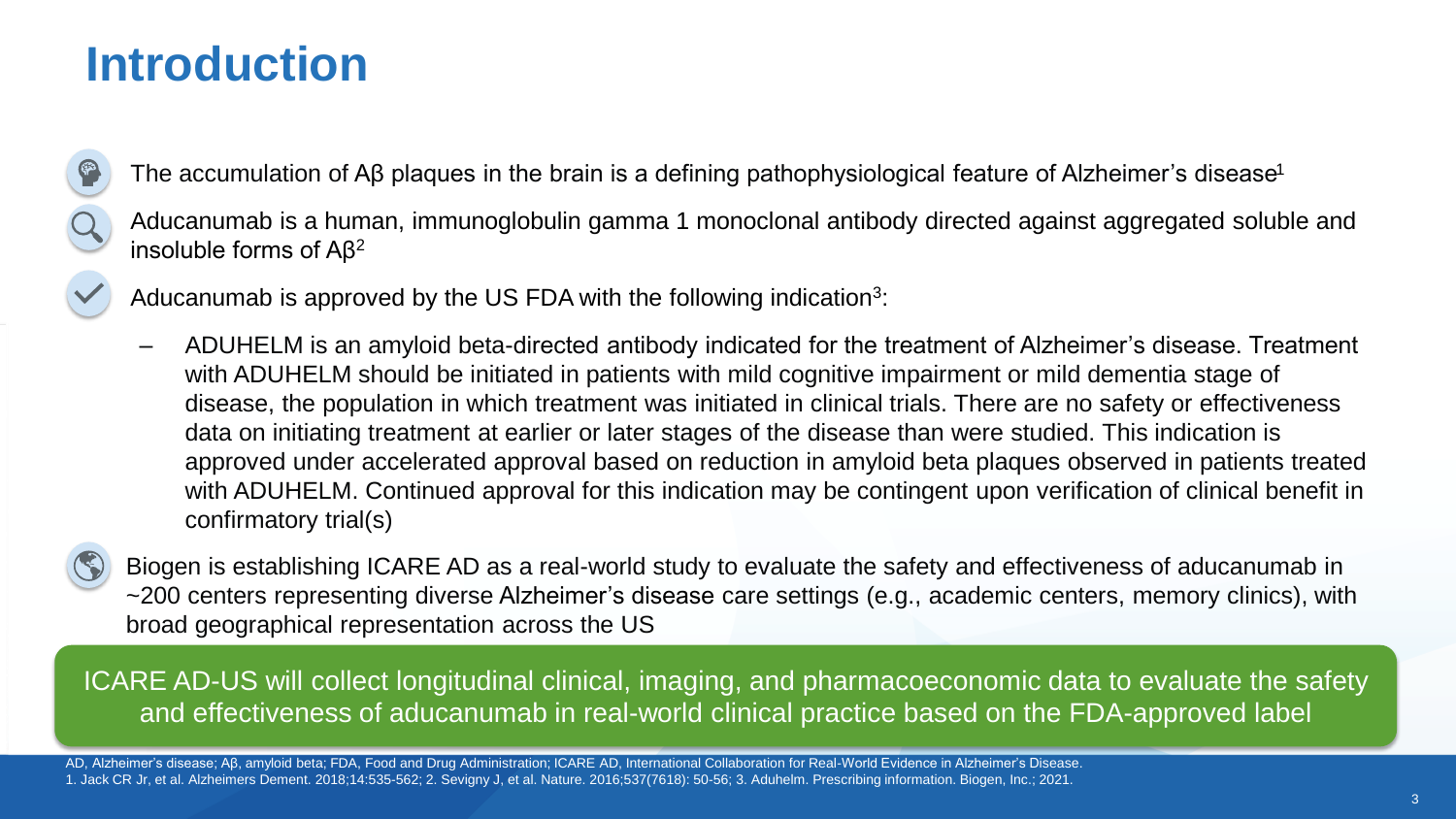# **Study design and population**





- ICARE AD-US is a prospective, single-arm, multicenter study of aducanumab as prescribed in routine clinical practice
	- ‒ Clinical measures were selected based on their sensitivity to change in earlystage Alzheimer's disease and their feasibility in routine clinical care
	- ‒ Biobanking of longitudinally blood (plasma and serum) collection will enable blood-based biomarker studies
- Patients will be monitored for a period of up to 5 years
- This observational study aims to enroll ~6000 patients with Alzheimer's disease (including ~500 African American and ~500 Hispanic/Latinx patients) from approximately 200 sites in the US over 4 years
- Participating sites have been selected based on ability to implement Core Data **Elements**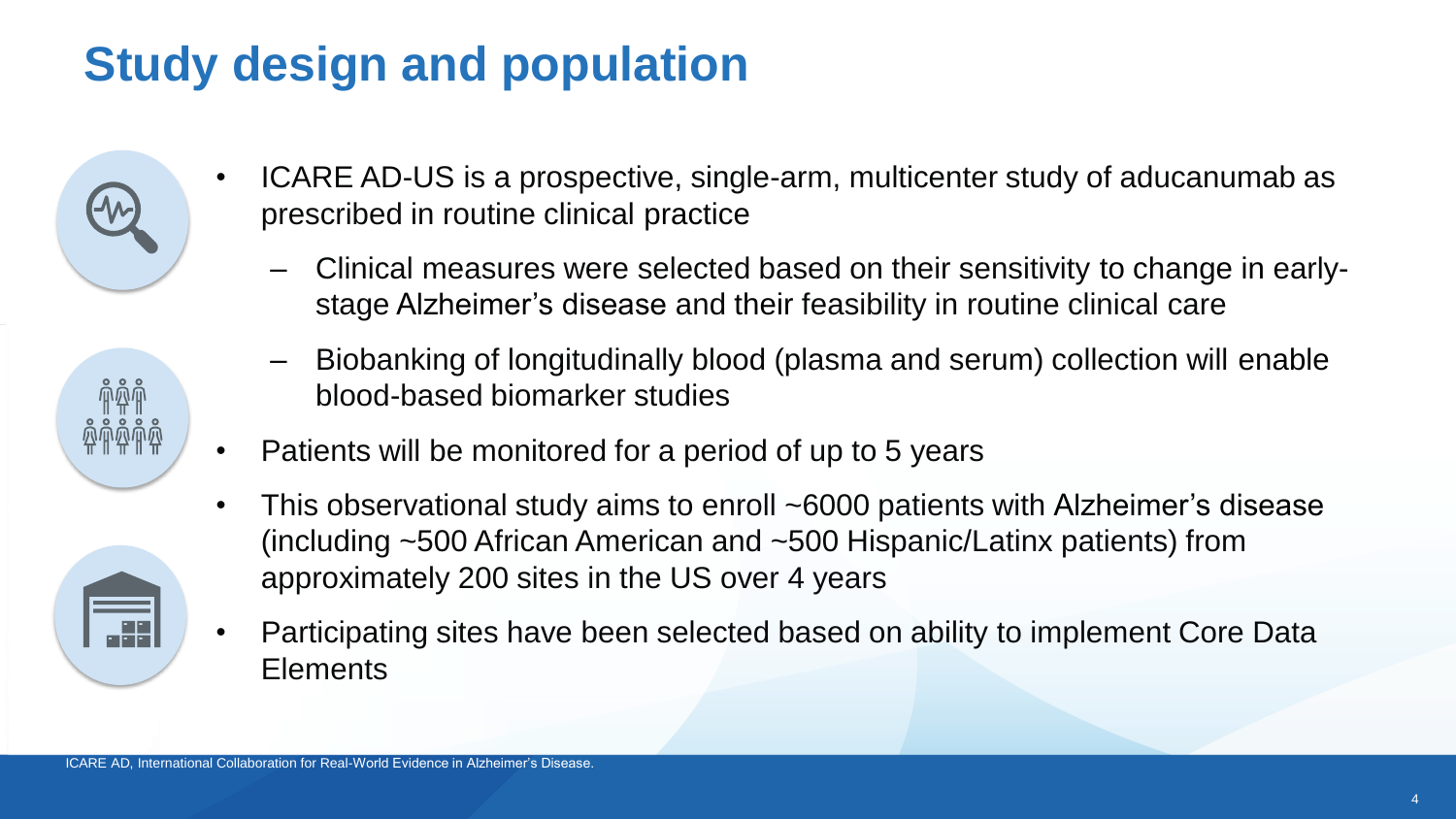# **Study objectives and measures**

| <b>Primary objective</b>         | To characterize and evaluate real-world, long-term changes in cognition,<br>function, and neuropsychiatric status in aducanumab-treated patients                                                                                                                                                                                                                                                                                                                                                      |
|----------------------------------|-------------------------------------------------------------------------------------------------------------------------------------------------------------------------------------------------------------------------------------------------------------------------------------------------------------------------------------------------------------------------------------------------------------------------------------------------------------------------------------------------------|
| <b>Primary clinical measures</b> | Changes in cognition, function, neuropsychiatric status, QOL, and health<br>economics                                                                                                                                                                                                                                                                                                                                                                                                                 |
| Secondary objectives             | • Evaluate the incidence of AEs, including SAEs, and compare the incidence<br>of SAEs in aducanumab-treated patients with and without ARIA<br>• Assess the incidence and the clinical and potential radiographic outcomes of<br>ARIA-E associated with aducanumab treatment in real-world practice<br>Estimate the incidence of symptomatic ARIA in real-world clinical practice<br>Obtain descriptive statistics on the characteristics of the aducanumab user<br>population and on drug utilization |

AE, adverse event; ARIA, amyloid-related imaging abnormalities; ARIA-E, amyloid-related imaging abnormalities due to vasogenic edema; QOL, quality of life; SAE, serious adverse event.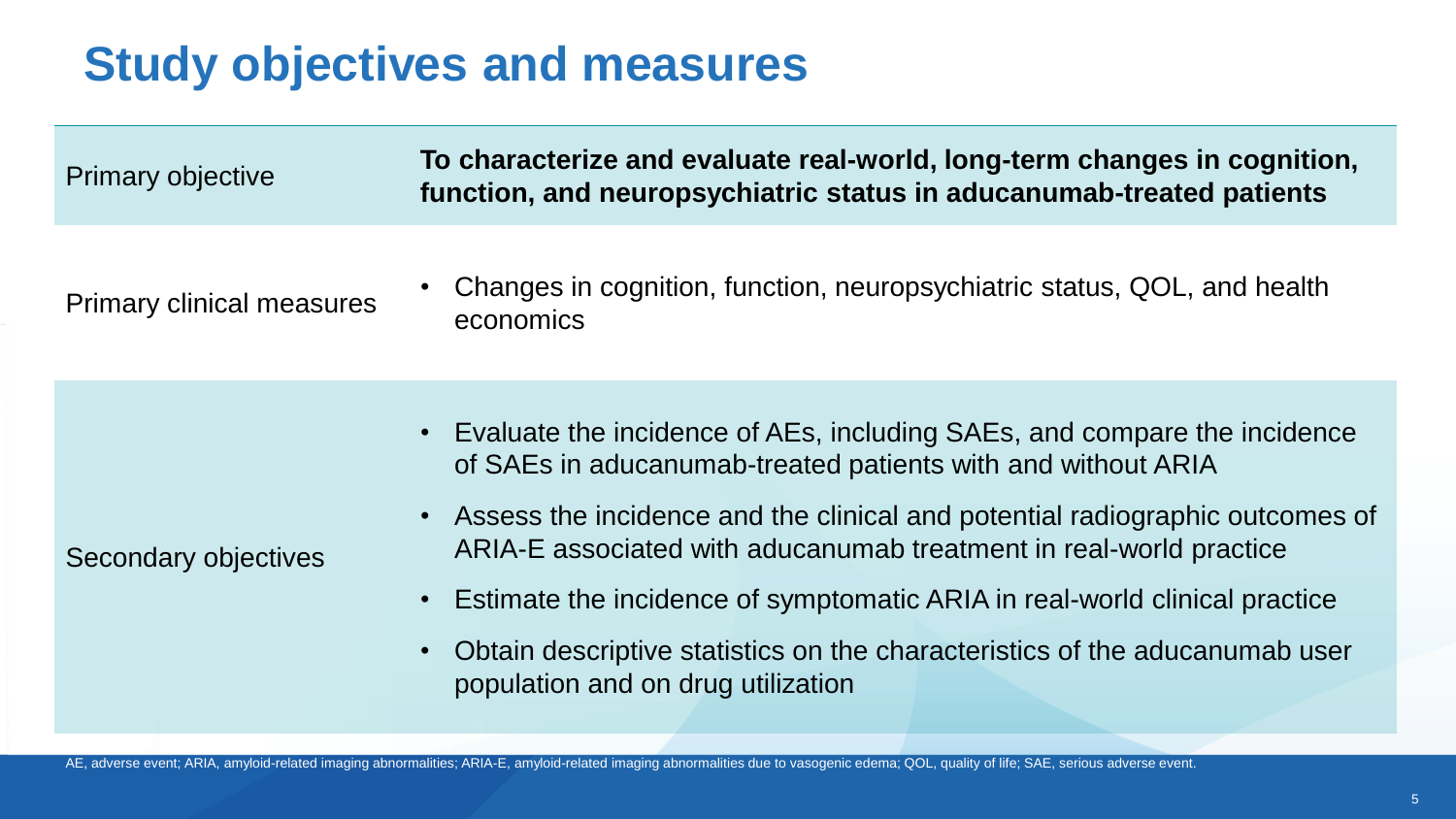### **Data collection**

Data will be captured by trained site personnel as part of a structured tool or interview, or collected prospectively as part of an unstructured interview with the patient and the informant / care partner

Data will be entered directly into the database through web-based eCRFs



Visits will be conducted within the context of SOC; thus, the schedule for data collection timepoints is approximately every 6 months and not mandated by the study protocol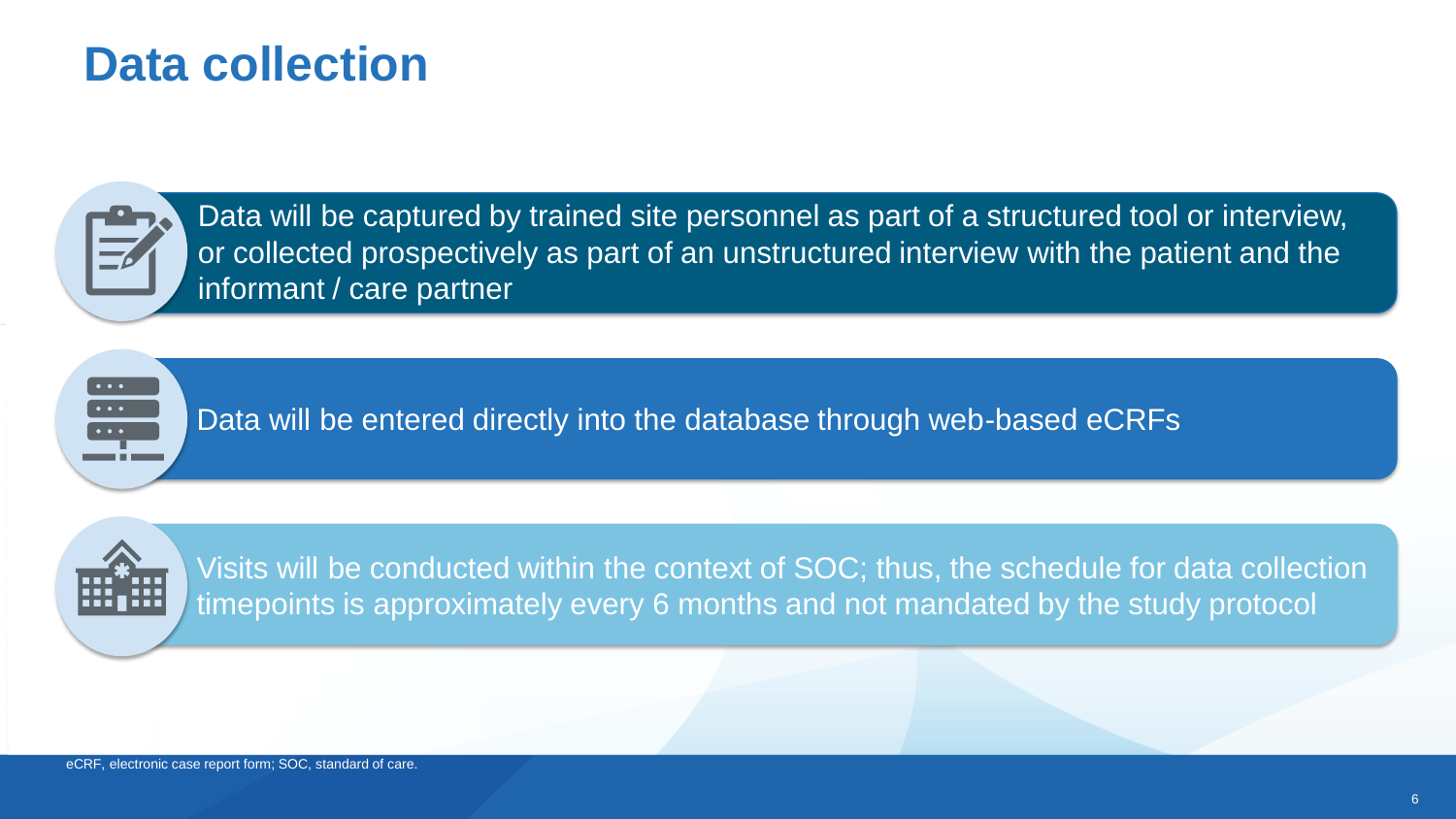# **Clinical and brain imaging data**



#### **Clinical data set<sup>a</sup>**

QOL-AD: Quality of Life–Alzheimer's disease

SF-12 v2: Short Form-12 Health Survey

Zarit Burden Interview

RUD Lite: Resource Utilization in Dementia

PGIC: Patient Global Impression of Change

PGIS: Patient Global Impression of Severity

a All instruments will be administered electronically by device/tablet.

**MRI data**



#### **Baseline and follow up**

- MRI methods (e.g., T2\*-weighted GRE sequence) from real-world visits
- Patient MRI reports from real-world visits

#### **MRI findings of interest**

- ARIA-E status
- Cerebral amyloid angiopathy status
- Number of microhemorrhages (≤1 cm diameter)
- Hemorrhages >1 cm diameter and location
- Superficial siderosis status
- White matter T2 hyperintense lesions
- Lacunar infarct (≤1.5 cm diameter)
- Cortical infarct (>1.5 cm diameter)

A-IADL-Q-SV, Amsterdam Instrumental Activities of Daily Living Questionnaire Short Version; ARIA-E, amyloid-related imaging abnormalities due to vasogenic edema; CDR, Clinical Dementia Rating; FAQ, Functional Activities Questionnaire; GDS-SF, Geriatric Depression Scale Short Form; GRE, gradient echo; MoCA, Montreal Cognitive Assessment; MRI, magnetic resonance imaging; NPI-Q, Neuropsychiatric Inventory Questionnaire; PGIC/S, Patient Globa Impression of Change/Severity; QDRS, Quick Dementia Rating System; QOL-AD, Quality of Life–Alzheimer's disease; RUD, Resource Utilization in Dementia; SF-12, Short Form-12 Health Survey. 1. Alzheimercentrum Amsterdam. Amsterdam IADL Questionnaire: Available from: https://www.alzheimercentrum.nl/professionals/Amsterdam-iadl/ (Accessed July 1, 2021).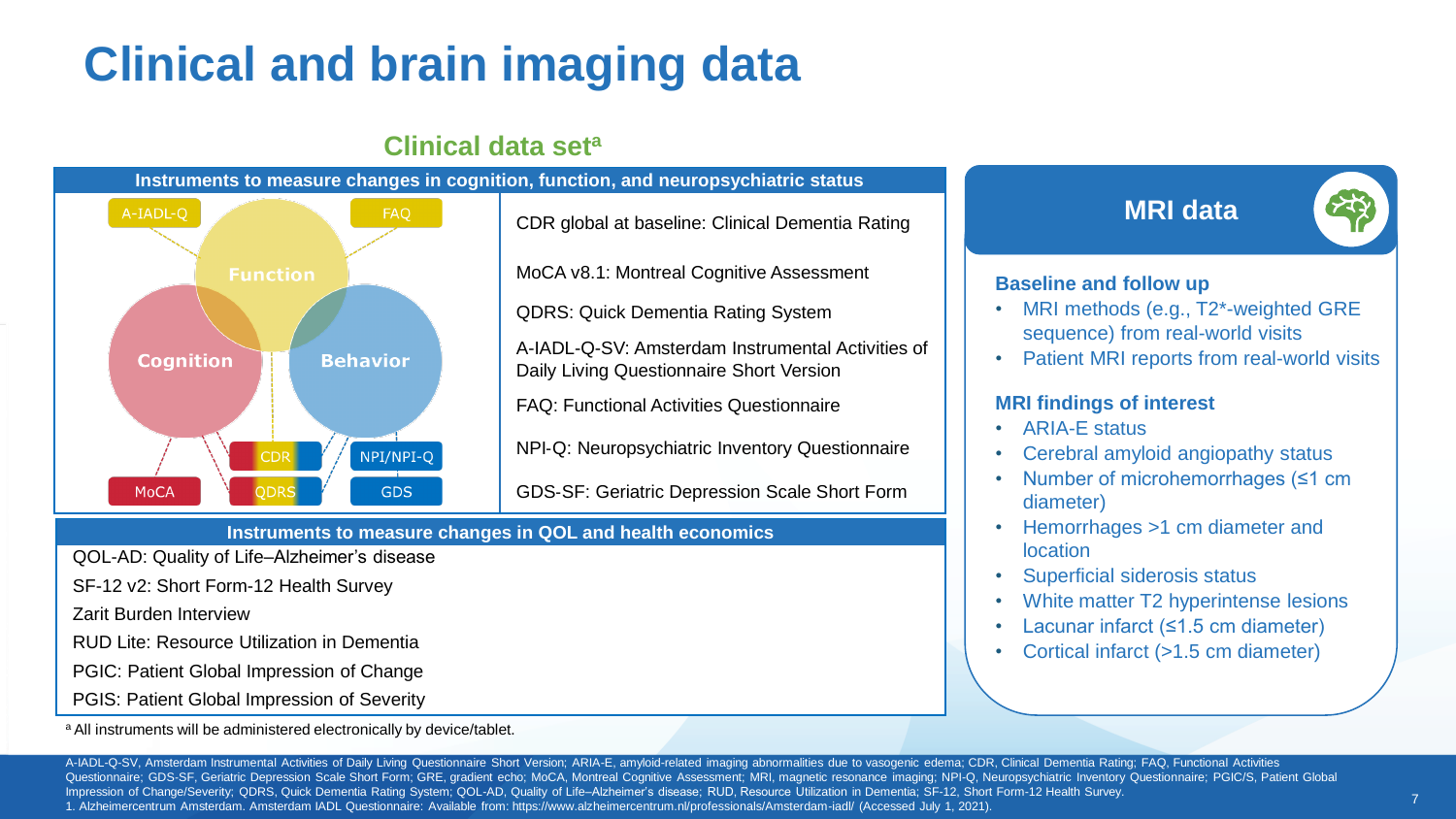## **Schedule of assessments**

| <b>Assessments</b>                                                                                                       |   | <b>Follow-up</b><br><b>visits</b> | <b>End of study</b><br><b>visit</b> |
|--------------------------------------------------------------------------------------------------------------------------|---|-----------------------------------|-------------------------------------|
|                                                                                                                          |   | $(6m-54m)$                        | (60m)                               |
| Demographic data                                                                                                         |   |                                   |                                     |
| (including formal education and family history of AD)                                                                    |   |                                   |                                     |
| Place of residence                                                                                                       |   | X                                 | X                                   |
| Level of care                                                                                                            |   | X                                 | X                                   |
| AD clinical characteristics                                                                                              |   |                                   |                                     |
| (age of onset and age at diagnosis)                                                                                      |   |                                   |                                     |
| Clinical disease stage <sup>1</sup>                                                                                      |   | X                                 | X                                   |
| Medical history at baseline, and incidence of any new onset or worsening of conditions                                   |   |                                   |                                     |
| (selected conditions: diabetes, coagulation disorders, cancer, cardiovascular disease, major depression, cerebrovascular |   | X                                 | X                                   |
| disease, other neurological disease)                                                                                     |   |                                   |                                     |
| AEs (AEs, SAEs, ARIA related clinical AEs per Investigator, and AEs leading to aducanumab discontinuation)               |   | X                                 | X                                   |
| Biomarker data for Aß confirmation                                                                                       |   |                                   |                                     |
| $AB$ pathology confirmation (method and results)                                                                         |   |                                   |                                     |
| Other AD biomarkers (p-tau and t-tau)                                                                                    |   | $\circ$                           | O                                   |
| ApoE ε4 genotyping conducted and ApoE ε4 genotyping result                                                               |   | O                                 | O                                   |
| Blood (plasma and serum) collection for biobank at baseline, M6, 12, 24, 36, 48, 60                                      |   | Х                                 | X                                   |
| CSF collection or sharing of CSF biomarker data <sup>2</sup>                                                             |   | O                                 | O                                   |
| Donation of blood for future genetic/biomarker testing <sup>2</sup>                                                      |   | O                                 | O                                   |
| Concomitant medications at baseline, and new or changed medications during follow-up                                     |   | X                                 | $\times$                            |
| Aducanumab dosing (mg/kg)                                                                                                | X | X                                 | X                                   |
| <b>Brain imaging data</b>                                                                                                |   | X                                 | X                                   |
| Physical assessments (BMI, vitals, neurological exam)                                                                    |   | X                                 | X                                   |
| Lifestyle data (alcohol, smoking, substance abuse)                                                                       |   |                                   |                                     |
| Physical exercise                                                                                                        |   | $\circ$                           | O                                   |
| <b>Cognitive measures</b>                                                                                                |   | X                                 | X                                   |
| <b>Functional and neuropsychiatric measures</b>                                                                          |   | X                                 | X                                   |
| <b>Quality of Life and disease burden</b>                                                                                |   | X                                 | X                                   |

AD, Alzheimer's disease; AE, adverse event; ApoE, apolipoprotein E; ARIA, amyloid-related imaging abnormalities; Aβ, amyloid beta; BMI, body mass index; CSF, cerebrospinal fluid; m, month; mg/kg, milligram per kilogram; p-tau, phosphorylated tau; SAE, serious adverse event; t-tau, total tau.

1. (ADI) AsDI. World Alzheimer Report 2015: The Global Impact of Dementia. 2015; 2. Nelson PT, et al. J Neuropathol Exp Neurol. 2009;68(7):774-84.